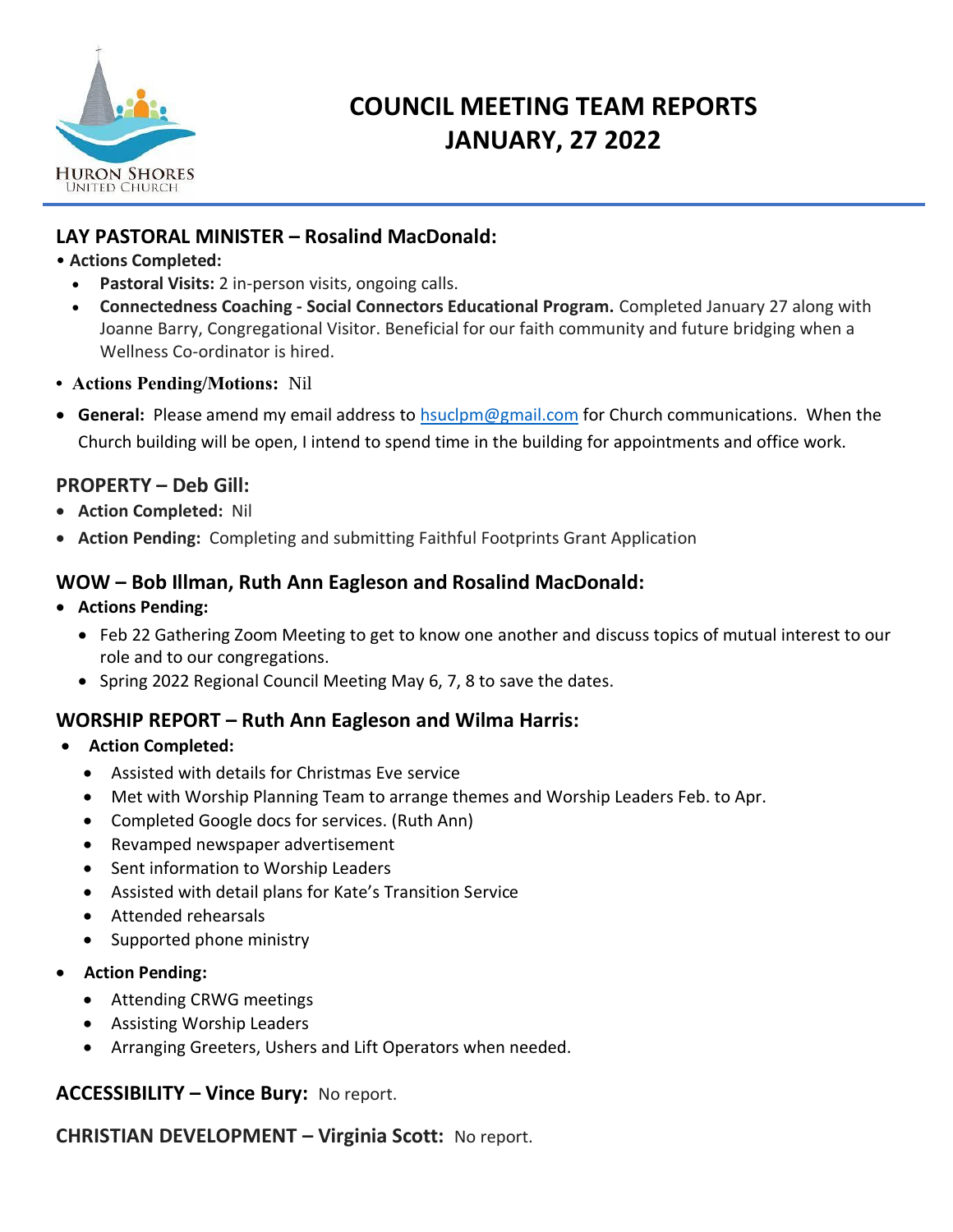**MINISTRY & PERSONNEL: Steve Northey:** No report.

**AFFIRMING TEAM – Janice Sinker:** No report.

**TRUSTEES – Bob Illman:** No report.

**FINANCE – Bryan Beattie: Refer to Operating Summary – (attached)**

# **FELLOWSHIP & OUTREACH – Lynne Desjardine/Lois Gill – Co-Chairs:**

- **Actions completed:** Submitted report for the annual report.
- **Actions pending:** work with Julie Ciufo (Christian Development) to organize Lenten Garden project similar to last year. Details to be placed in "Shorelines"

## **GRAND BEND PLACE – Bob Illman:** No report.

**GRANTS – Bob Illman:** I have been asked to report to the Council on the current position of the requests for grants and the procedure.The procedure for grants are:

- 1. A grant request is identified.
- 2. The Finance Team is presented with the request and approves/denies the request.
- 3. A search for a grantor and application is made.

We have received grants in the past, during our renovation the Grand Bend Community Foundation, Rotary Club of Grand Bend and the Sunset Community Foundation have contributed towards the accessible washrooms and audio-video enhancements. Sunset Community Foundation granted us five thousand dollars to install audio-video in the Fellowship Hall in 2020.

The Sunset Cinema has received a grant from Lambton Shores Vitality Fund for a high-resolution projector and screen which will be installed in the Gathering Place and film nights will continue once we can regather. They are looking to expand their program to include the youth and other groups.

The Property Team has secured granting from the United Church of Canada that will allow us to proceed with the last outstanding component of our renovation project the window replacement and stain glass restoration. There was additional funding received from our church community to allow this initiative to proceed.

Our Community Living Room was also funded by a program through the Community Foundations of Canada.

We applied and were accepted by My Main Street for a grant intended to enhance communities after COVID-19. We asked for funding to complete our audio-video system for use by the community. This was for window coverings to control ambient light, theatrical lighting to enhance concerts and other events and live streaming equipment to broadcast concerts and other events at Grand Bend Place/Huron Shores United Church. The window coverings were installed in December, the live streaming is due to arrive in late March and the theatrical lighting in May.